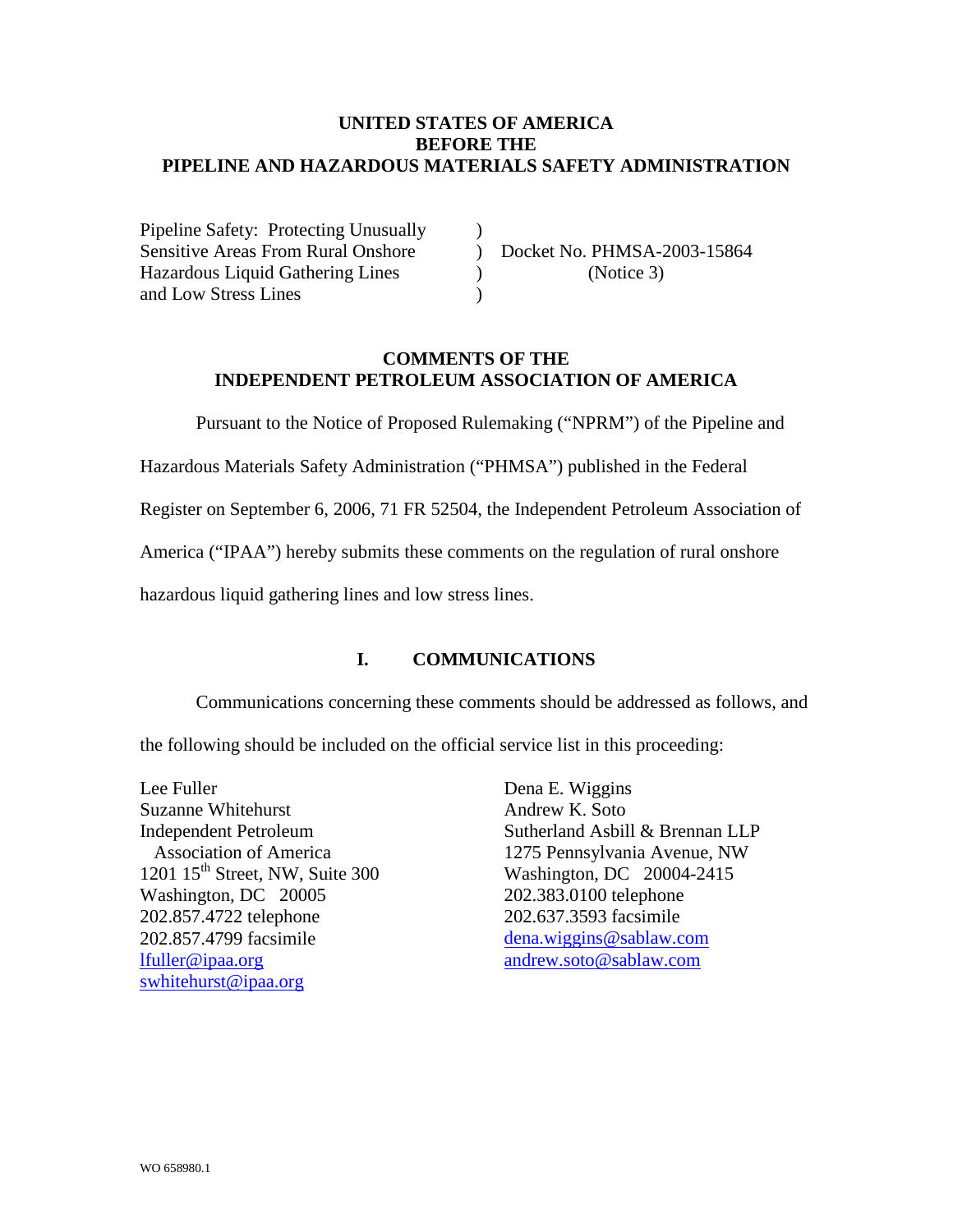### **II. IDENTITY OF COMMENTER**

IPAA is a national trade association representing the thousands of independent crude oil and natural gas explorer/producers in the United States and its offshore waters.<sup>[1](#page-1-0)</sup> IPAA's members develop 90 percent of American oil and natural gas wells, produce 68 percent of the nation's domestic oil supply and 82 percent of America's natural gas. IPAA's membership ranges from large independent producers to small marginal well producers (15 barrels per day or less).

#### **III. BACKGROUND**

In its NPRM in this docket, PHMSA has proposed, among other things, to define

"regulated rural onshore gathering lines" and "regulated rural onshore low-stress lines"

and to require operators of such lines to comply with certain safety regulations. The

<span id="page-1-0"></span><sup>&</sup>lt;sup>1</sup> IPAA's cooperating associations include the following: the California Independent Petroleum Association, Coalbed Methane Association of Alabama, Colorado Oil & Gas Association, Domestic Petroleum Council, East Texas Producers and Royalty Owners Association, Eastern Kansas Oil & Gas Association, Florida Independent Petroleum Association, Illinois Oil & Gas Association, Independent Oil & Gas Association of New York, Independent Oil & Gas Association of Pennsylvania, Independent Oil & Gas Association of West Virginia, Independent Oil Producers Association Tri-State, Independent Petroleum Association of Mountain States, Independent Petroleum Association of New Mexico, Indiana Oil & Gas Association, Kansas Independent Oil & Gas Association, Kentucky Oil & Gas Association, Louisiana Independent Oil & Gas Association, Michigan Oil & Gas Association, Mississippi Independent Producer & Royalty Association, Montana Petroleum Association, National Association of Royalty Owners, National Stripper Well Association, Nebraska Independent Oil & Gas Association, New Mexico Oil & Gas Association, New York State Oil Producers Association, North Dakota Petroleum Council, Northern Alliance of Independent Producers, Ohio Oil & Gas Association, Oklahoma Independent Petroleum Association, Panhandle Producers & Royalty Owners Association, Pennsylvania Oil & Gas Association, Permian Basin Petroleum Association, Petroleum Association of Wyoming, Petroleum Equipment Suppliers Association, Tennessee Oil & Gas Association, Texas Alliance of Energy Producers, Texas Independent Producers and Royalty Owners Association, Virginia Oil & Gas Association, and the Wyoming Independent Producers Association.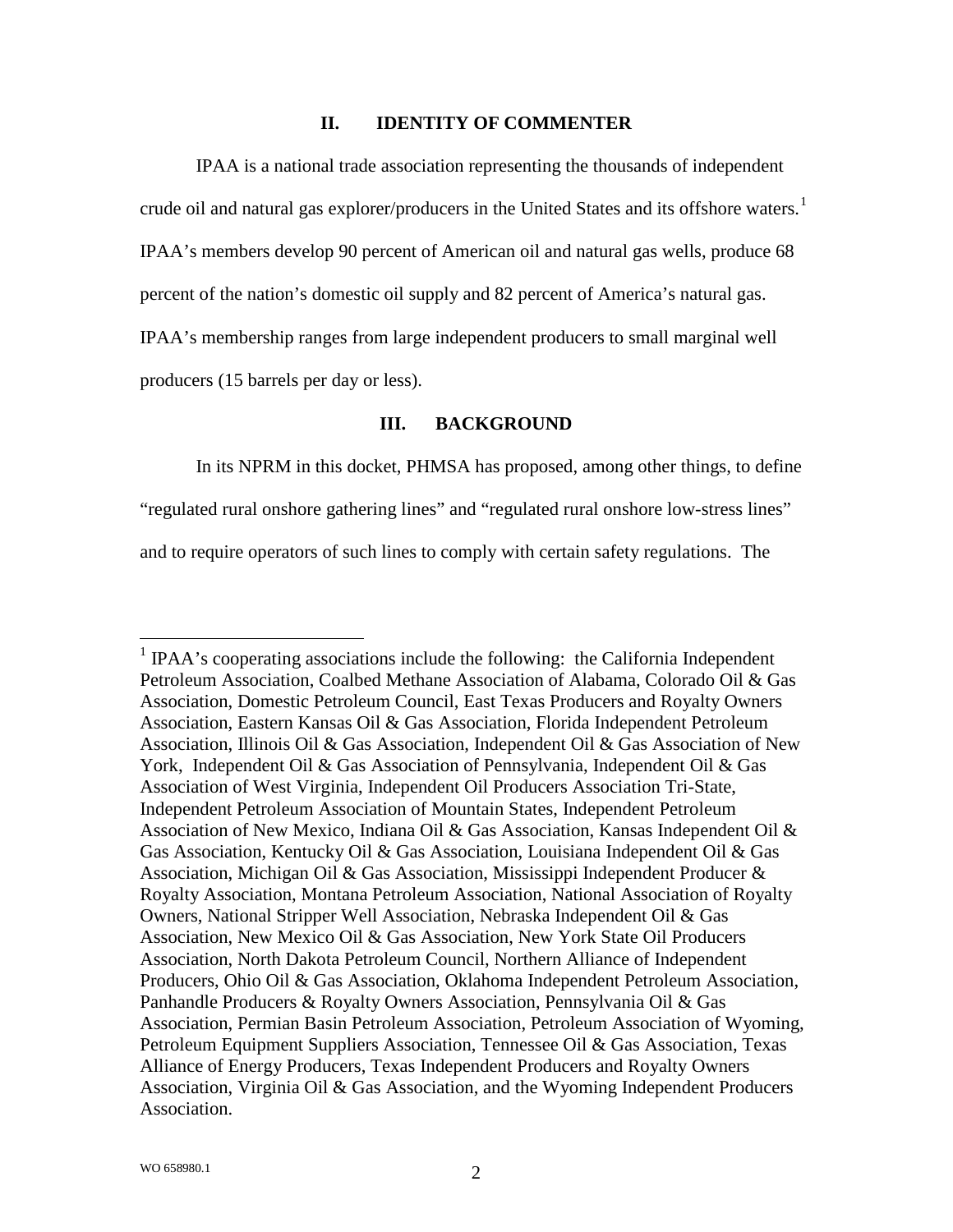stated intent of the proposed regulations is to provide additional protection for unusually sensitive areas such as drinking water sources and ecological resources.

Under the proposed regulations, PHMSA proposes to assert jurisdiction only over those rural onshore lines (both gathering and low-stress) that are within  $\frac{1}{4}$  mile of an "unusually sensitive area" as that term is defined in 49 C.F.R. § 195.6. Such lines that have a nominal diameter between 6 5/8 and 8 5/8 inches and operate at pressure (greater than 20 percent of the specified minimum yield strength) would be regulated as "gathering" lines, and lines that have a nominal diameter of 8 5/8 inches or more that do not operate at pressure (less than or equal to 20 percent of the specified minimum yield strength) would be regulated as "low-stress" lines. PHMSA proposes to require operators of regulated lines to establish and implement procedures to carry out the specified safety requirements of 49 C.F.R. Part 195.

#### **IV. COMMENTS**

IPAA appreciates the opportunity to comment on the important issue of pipeline safety regulation. IPAA supports PHMSA's overall goal of improving pipeline safety and increasing protection to ecological resources. However, IPAA believes that in addition to the important public policy goals related to safety and environmental protection, there are also important public policy goals related to the continued economic vitality of the United States' petroleum production sector. As important contributors in supplying our nation's energy needs, IPAA is concerned about the economic impact the proposed regulations may have on American crude oil production. IPAA urges PHMSA, prior to issuance of a final rule in this proceeding, to understand better the extent to which production might be shut in as a result of the abandonment of gathering and low-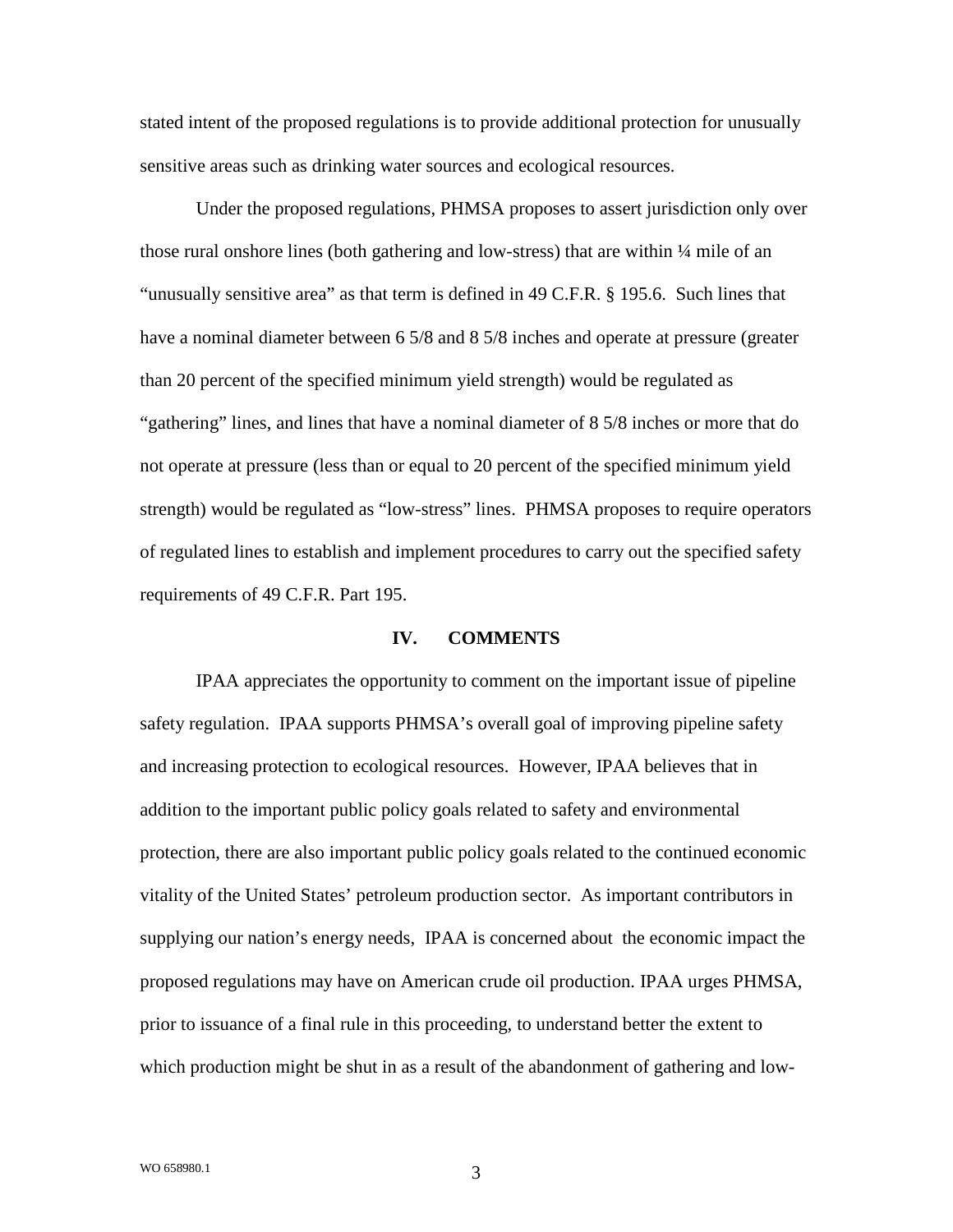stress lines that cannot economically comply with the proposed regulations. Moreover, in keeping with this Administration's desires to promote American crude oil production, IPAA also urges PHMSA to balance carefully the impact of additional regulations with the impact on our members' ability to help meet our country's growing energy demands.

IPAA members use third-party gathering lines and low-stress pipelines to transport their crude oil production. With few exceptions, IPAA members do not directly own or operate such lines, and thus IPAA is not in a position to assess fully the impact of these proposed regulations on our member's production capabilities. We do know, however, that these mid-stream assets are a vital link for IPAA members to bring their product to market and we have received enough anecdotal information from our members about potential negative impacts on these mid-stream assets to raise alarm bells.

In particular, IPAA members are concerned that the imposition of costly compliance measures on gathering and low-stress lines may force such lines to be abandoned as uneconomic. Where such lines are abandoned, if production is to continue, producers will be required to use other forms of transportation, such as trucking, that may be more hazardous to the environment. Moreover, even though trucking is a theoretical alternative to pipeline transportation, trucking may not be a practical option in some instances. For example, the crude oil trucking industry in the Rocky Mountain region has very limited spare capacity. Even where trucking is available, it may not be an economically viable alternative to pipeline transportation as trucking charges typically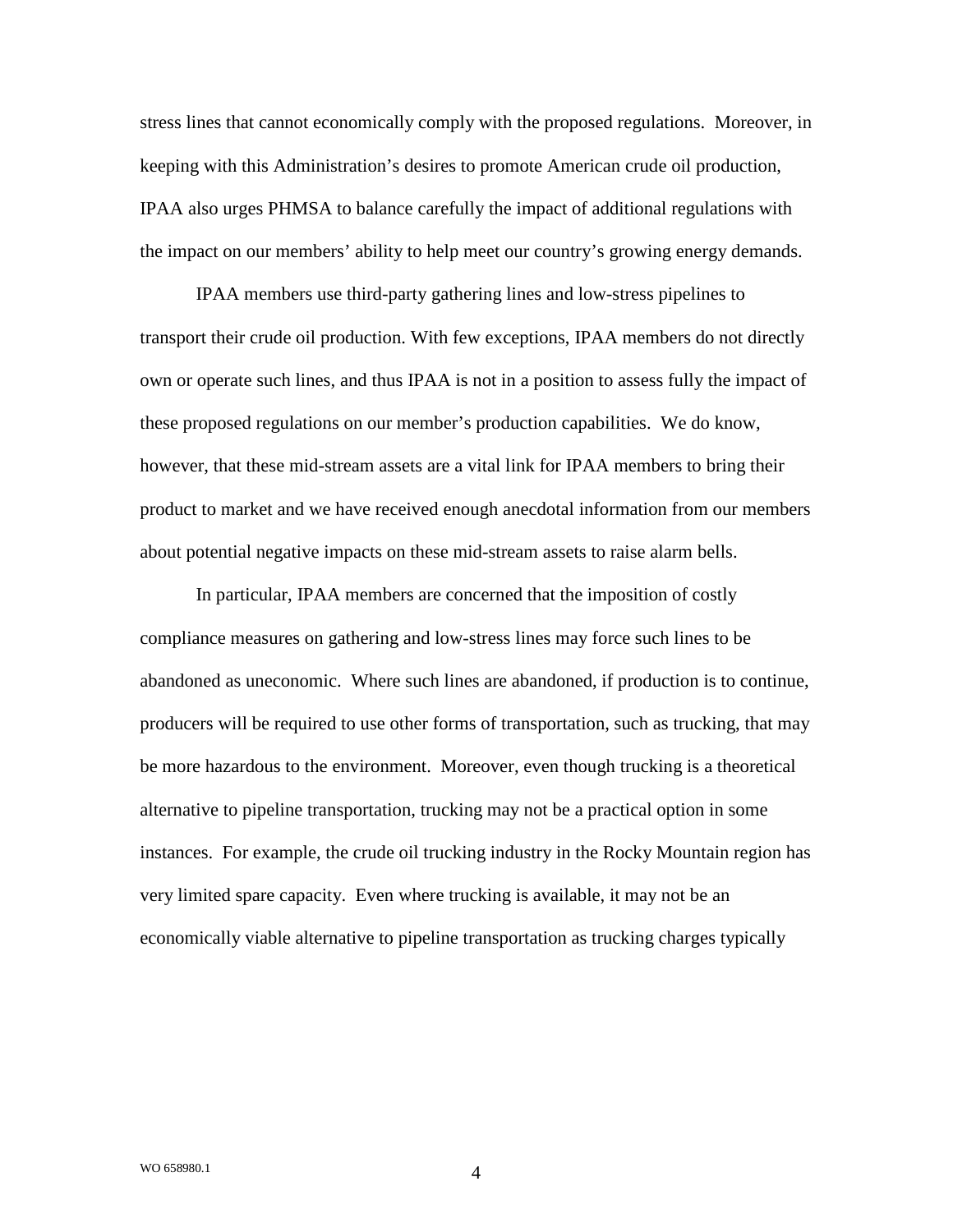greatly exceed pipeline tariff rates. $2$  Thus, even available trucking may be so cost prohibitive as to force the shut in of production in any event.

A significant proportion of American crude oil production comes from lowvolume, marginal wells. Such wells, given their low daily volumes, cannot easily absorb increased costs, and are thus particularly susceptible to economic shut-in. Notwithstanding their low volumes, these wells have the potential to continue to produce for a very long time and to make important contributions to our overall production capabilities. In addition, advanced technology and increased efficiency in crude oil production and transportation methods will allow for continued exploitation of these valuable American reserves. However, once shut in, these wells may become lost to the American supply portfolio. National energy policies should promote the increased development of American crude oil reserves.<sup>[3](#page-4-1)</sup>

Accordingly, IPAA members have a direct and substantial interest in seeing that pipeline transportation will be available to move their product to market. However, in light of the fact that our members generally do not own and operate these vital gathering and transportation systems, IPAA does not have access to detailed, specific information regarding the amount of pipeline that may be abandoned as uneconomic as a result of the proposed regulations, and thus we are unable to ascertain definitively the number of wells or volumes of production upstream of those pipelines that might be potentially impacted by the proposed regulations. On the other hand, the record thus far provides little comfort. Apparently, no study has been undertaken to assess the impact of the proposed

<span id="page-4-0"></span><sup>&</sup>lt;sup>2</sup> Trucking charges generally range from \$2.00 to \$4.00 per barrel per day as compared to 27 cents per barrel per day for pipeline transportation.

<span id="page-4-1"></span><sup>3</sup> *See* National Energy Policy Report, ch. 5 (2001).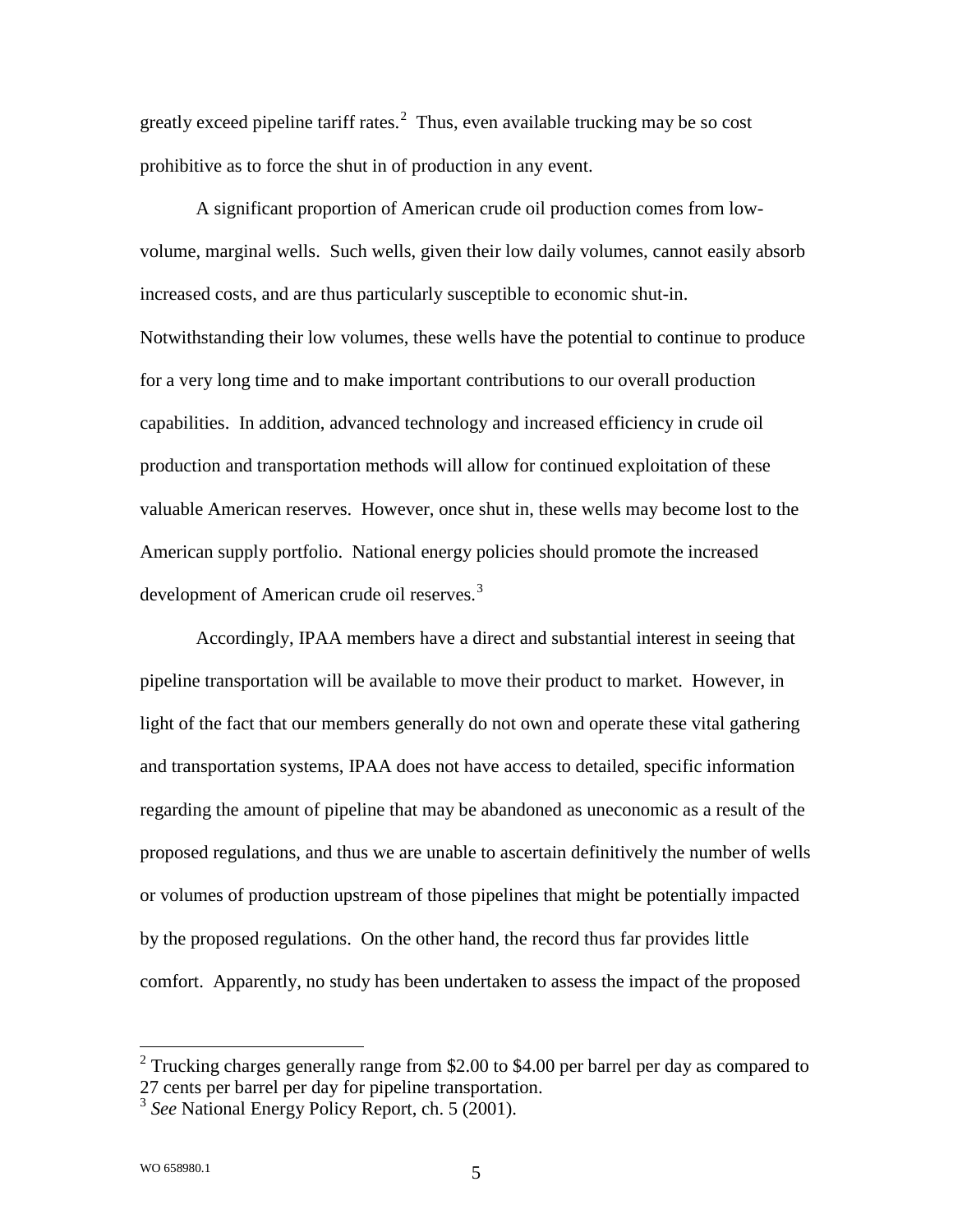regulations on American production and thus, there is no solid basis to conclude that the proposed regulations will have no impact on American production.

On the contrary, compliance with the proposed regulations may be cost prohibitive. For example, low-stress lines are typically low volume and thus generate low revenues. A well producing 30 barrels per day may be served by a low-stress pipeline that charges 27 cents per barrel per day for the gathering service, creating an annual revenue stream of less than \$3,000. Under the proposed regulations, the pipeline operator would be required, among other things, to establish a program to assess the integrity of regulated pipeline segments using either in-line inspection tools, pressure testing, or similar technology.<sup>[4](#page-5-0)</sup> Assessing the integrity of low-stress lines by running inline inspection (pigging) equipment may be impossible given the low pressures and volumes involved. Moreover, some low-stress lines are very short and may have fittings or other limitations that prevent the use of pigging equipment. Pressure testing may be equally cost prohibitive. The costs of renting a water truck (\$1,000 per day for two days), disposing of the water, and monitoring a single test could, by itself, exceed the pipeline's annual revenue (setting aside the cost of operations, personnel, depreciation, other safety requirements, regulatory fees, etc.).

Similarly, the proposed regulations require pipeline operators to establish a program to detect leaks on regulated pipeline segments.<sup>[5](#page-5-1)</sup> Establishing a leak detection system on low-stress lines may also be unworkable given the low volumes. Typical leak detection equipment may yield inaccurate results under low flow conditions. In addition, Supervisory Control And Data Acquisition (SCADA) equipment may be cost prohibitive.

<span id="page-5-0"></span> $4$  Proposed section 195.12(b)(10).

<span id="page-5-1"></span> $<sup>5</sup>$  Proposed section 195.12(b)(11).</sup>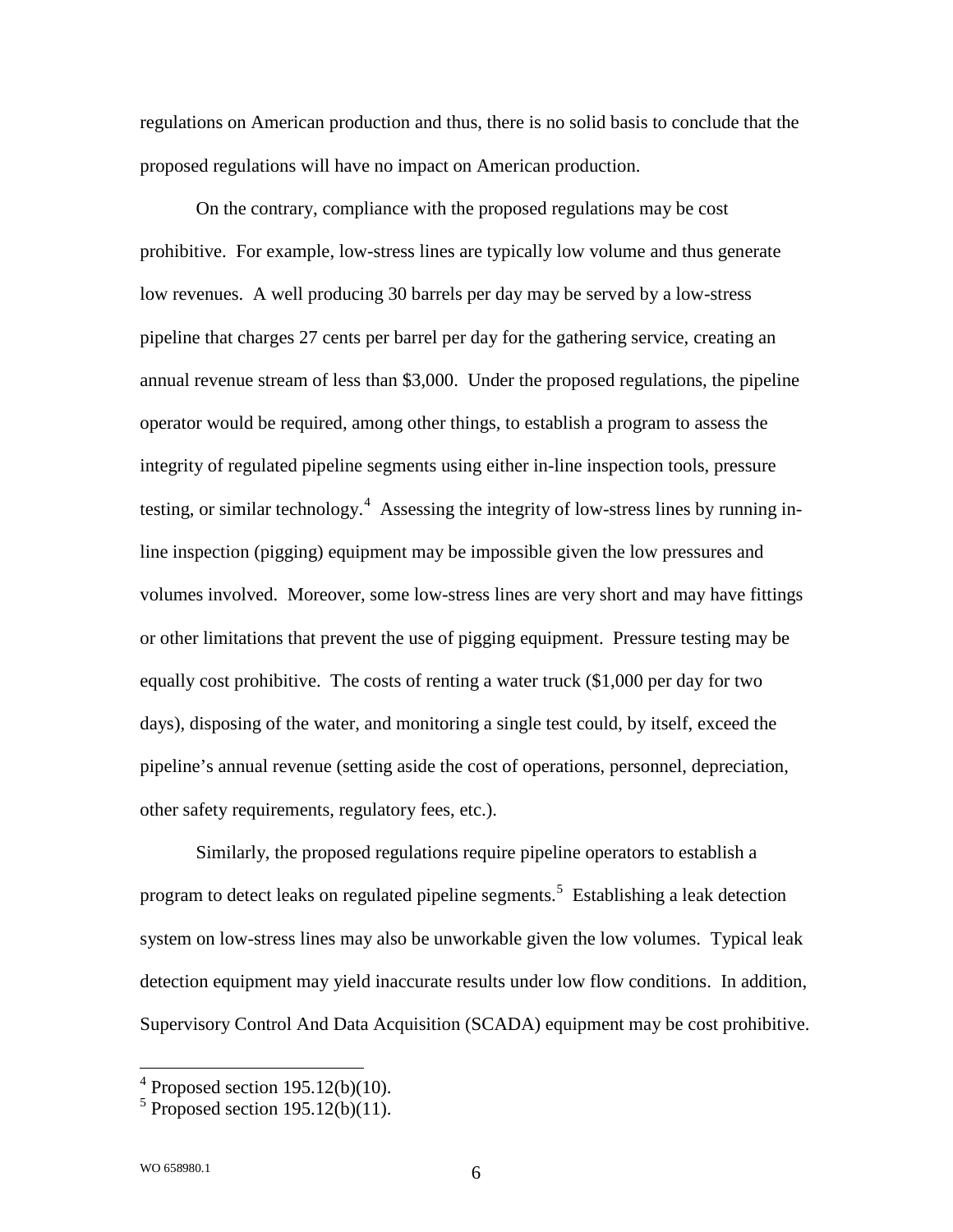In a like manner, the requirements for gathering line operators in the proposed regulations may be cost prohibitive as well. For example, hydrostatic pressure testing to establish the maximum operating pressure of the pipeline is costly.<sup>[6](#page-6-0)</sup> In addition, the corrosion control requirements (monitoring, cleaning, remediating, etc.) may impose substantial annual operating costs for gathering lines.<sup>[7](#page-6-1)</sup> Annual regulatory fees further contribute to the economic challenge of compliance.

IPAA urges PHMSA to consider the economic impact of these proposed regulations on American crude oil production. Prior to issuance of a final rule in this proceeding, PHMSA should obtain detailed information regarding the extent to which production might be shut in as a result of the abandonment of gathering and low-stress lines that cannot economically comply with the proposed regulations.

At a minimum, PHMSA should not increase the proposed buffer zones for determining which segments of rural gathering lines and rural low-stress lines become regulated. Under the proposed regulations, only those lines located in or within ¼ mile of an unusually sensitive area would be subject to regulation.<sup>[8](#page-6-2)</sup> Nothing in the record suggests that the buffer zone, as currently proposed, is insufficient to protect unusually sensitive areas.

Further, PHMSA should clarify its proposed regulations to ensure that production facilities do not become subject to regulation. In this regard, IPAA supports the October 18, 2006 comments of the Western States Petroleum Association in urging PHMSA to clarify that the proposed regulations would not apply to the piping systems that collect

<span id="page-6-0"></span> $6$  Proposed section 195.11(b)(5).

<span id="page-6-1"></span> $7$  Proposed section 195.11(b)(9).

<span id="page-6-2"></span> $8$  Proposed sections 195.11(a)(2), 195.12(a)(2).